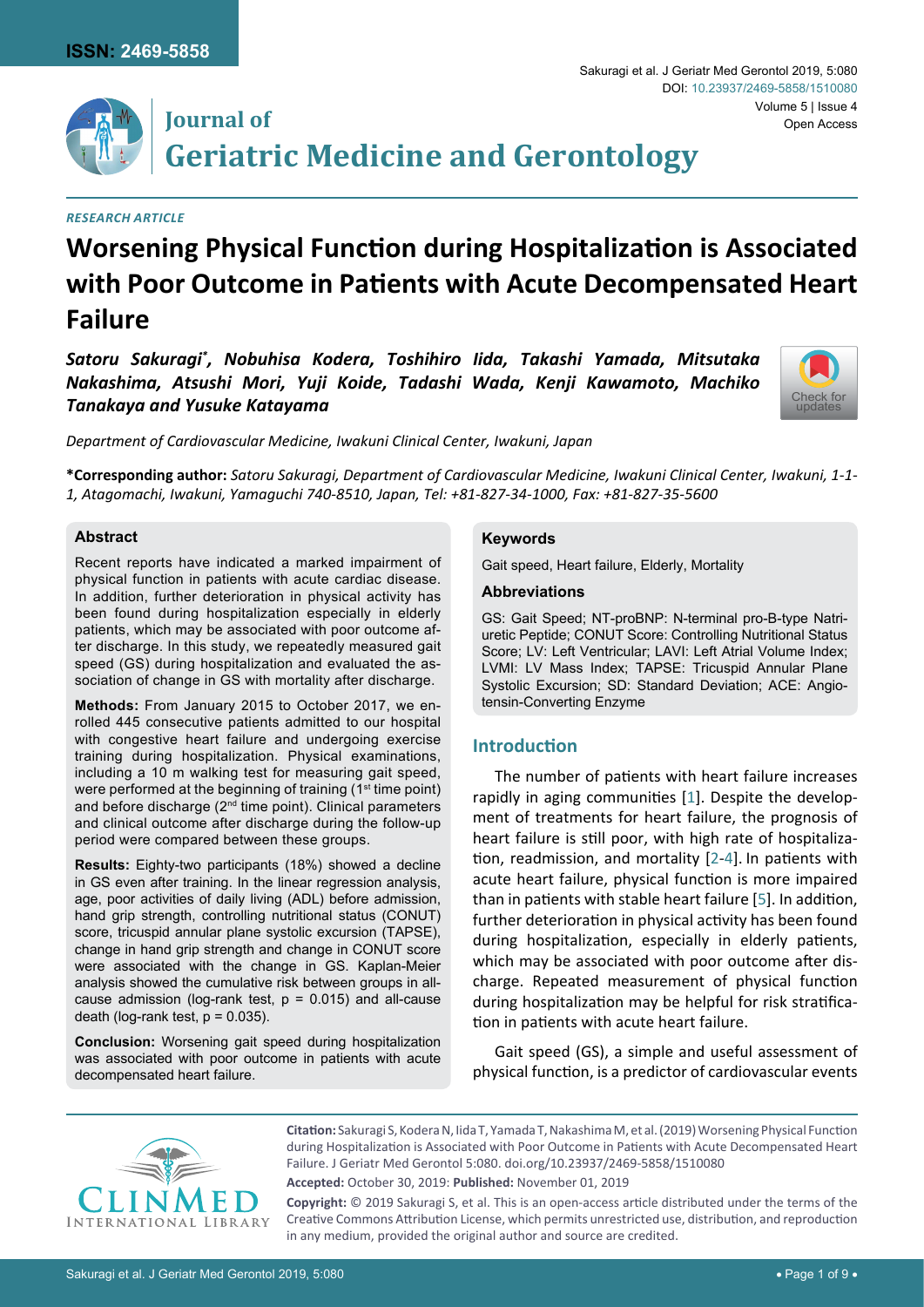in the general elderly population [[6\]](#page-7-8) and in elderly patients with heart failure [[7](#page-7-9)]. In this study, we repeatedly measured GS during hospitalization and evaluated the factors associated with the change in GS during hospitalization in elderly patients with acute heart failure who underwent exercise training. In addition, we followed these patients after discharge, and evaluated the association between the change in GS during hospitalization and mortality. We hypothesized that decline in GS during hospitalization is related to poor outcome after discharge.

## **Methods**

## **Study population**

From January 2015 to October 2017, we enrolled 445 consecutive patients who were admitted to our hospital with congestive heart failure. Patients with severe disabilities who could not perform the 10-m walking test were excluded. Heart failure was defined according to the modified Framingham criteria, as follows: Satisfaction of  $\geq$  two major criteria (paroxysmal nocturnal dyspnea, orthopnea, rales, jugular venous distension, third heart sound, and radiological signs of pulmonary congestion and/or cardiomegaly), or one major criterion together with more than two minor criteria (effort dyspnea, peripheral edema, hepatomegaly, and pleural effusion). Diagnosis of heart failure was made by a cardiologist or an internist.

All patients underwent simple exercise training consisting of walking training and functional strength training of the lower extremities supervised by a physical therapist. Patients started training once they were able to walk without symptoms such as dyspnea. Blood pressure, pulse rate, and oxyopia saturation were measured before and after training. We performed the training in accordance with the standard cardiac rehabilitation program in patients with heart failure published by the Japanese Circulation Society in 2014 [[8](#page-7-10)]. In this program, it is stated that all patients with acute heart failure may participate in cardiac rehabilitation programs when the patients' conditions are stabilized. Patients are advised to begin exercise training with stretching exercise of the limbs, low-intensity resistance training on the bed, standing position practice and tiptoeing on the bedside floor. After patient safety is confirmed, exercise training progresses to walking, cycle ergometer, light aerobics, and low-intensity resistance training. The study protocol was approved by the appropriate institutional review board of the hospital, and all participants provided written informed consent.

## **Study measurements**

Physical ability was measured by a 10 m walking test to measure GS at the beginning of training (first time point) and at discharge (second time point). In the 10 m walking test, participants were asked to walk along a corridor at a comfortable speed. Participants were permitted to use walking aids such as canes and walkers. GS was calculated using the distance in meters and time in seconds. The maximum hand grip strength of the dominant hand was measured at both time points in kilograms using a handheld dynamometer. The best result of three attempts was recorded. A blood test was also performed at both time points to evaluate N-terminal pro-B-type natriuretic peptide (NT-proBNP) and nutrition status. NT-proBNP levels were measured using the commercially available Elecsys proBNP sandwich immunoassay with an Elecsys 2010 (Roche Diagnostics, Mannheim, Germany). Nutritional status was assessed by the controlling nutritional status score (CONUT) score [[9](#page-7-4)] at both time points. The CONUT score was calculated using the serum albumin level (g/dl), total cholesterol level (mg/dl), and lymphocyte count (count/ml).

Echocardiography was performed in the left lateral decubitus position using a commercially available system during hospitalization. Left ventricular (LV) mass index and LV ejection fraction was calculated in accordance with the recommendations of the American Society of Echocardiography [[10](#page-7-5)]. Peak velocities of E and A waves in mitral flow, the ratio of their peak velocities (E/A ratio), and deceleration time of the E wave were measured from the mitral flow velocity pattern. Tissue Doppler imaging of the mitral annulus was obtained from the apical four-chamber view as described previously [[10](#page-7-5)]. Spectral pulsed-wave Doppler tissue interrogation of longitudinal mitral annular velocity was recorded throughout the cardiac cycle at the septal annulus in the apical four-chamber view. The peak of early diastolic (e′ velocity) myocardial velocities was measured as an estimate of LV relaxation [[11](#page-7-6)]. The ratio of E velocity and e′ velocity (E/e′ ratio) was calculated as an estimate of LV filling pressure [[11](#page-7-6)]. Additional exploratory analyses, including changes in chamber dimensions and LVEF, were undertaken according to the recommendation of the American Society of Echocardiography [[10](#page-7-5)]. Left atrial volume index (LAVI) was measured by the biplane area-length method, using measurements in apical 4- and 2- chamber views at end-systole and indexed by body surface area. The LV mass was calculated according to the Devereux formula and expressed as a ratio to the body surface area (LVMI) [[10](#page-7-5)]. RV global systolic function was assessed as the tricuspid annular plane systolic excursion (TAPSE) [[12](#page-7-7)].

## **Statistical methods**

Continuous variables were expressed as the mean ± standard deviation (SD) or the median with the interquartile range. Dichotomous variables were expressed as number and percentage. Patients were divided into two groups according to their change in GS between the two time points, with a cut off value of 0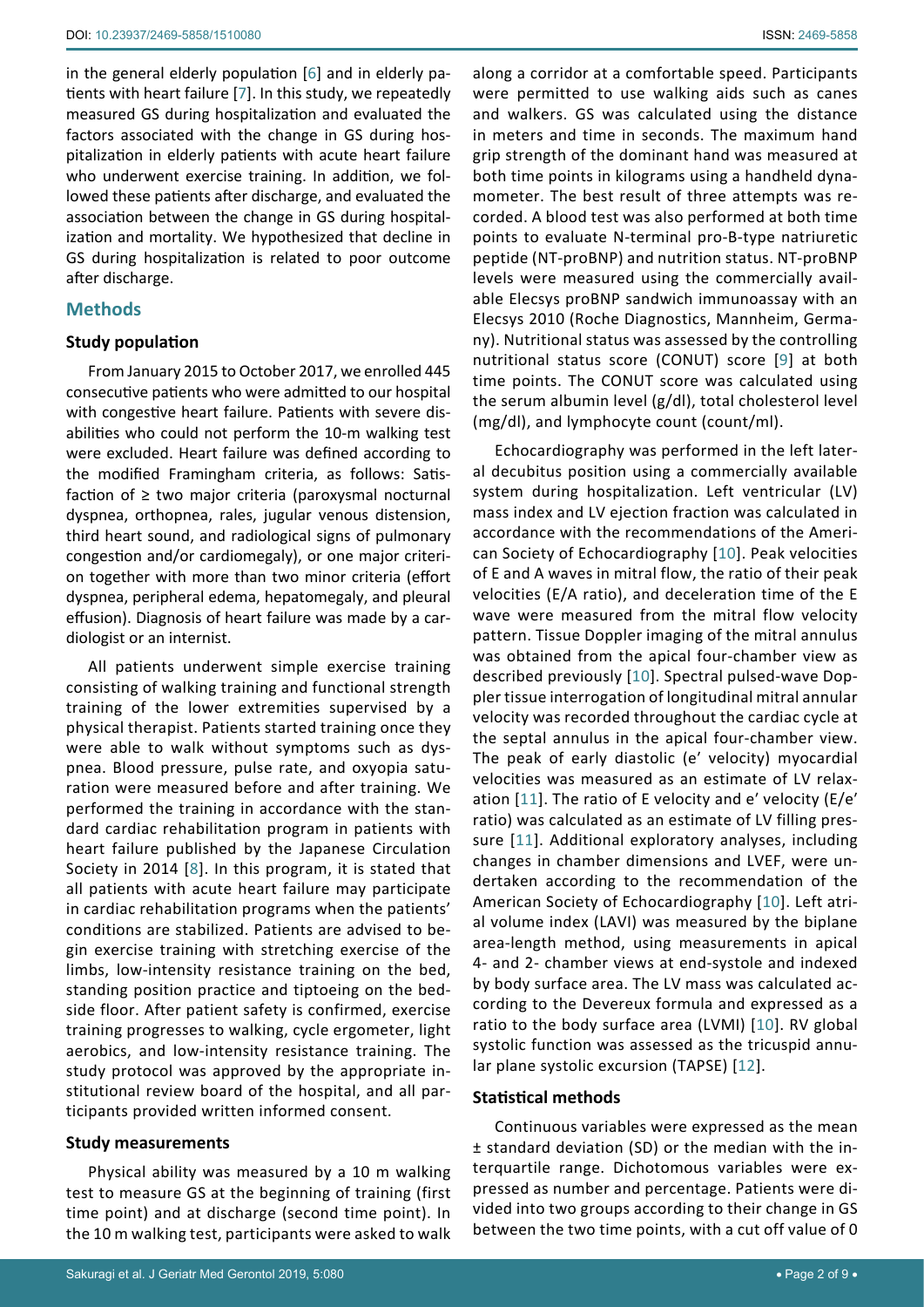m/sec: decreased GS group (n = 82) and increased GS group (n = 373). Differences in the continuous variables between the two groups were analyzed by Student's t-test and the Mann-Whitney U-test, as appropriate. Categorical data were compared by  $\chi^2$  analysis and Fisher's exact test, as appropriate. In a subsequent analysis, the NT-proBNP data was log-transformed because they did not exhibit a normal distribution. Univariate and multivariate linear regression analyses were performed to evaluate the factors associated with the change in gait speed during hospitalization. In addition, univariate and multivariate logistic regression analyses were performed to evaluate the predictors of decline in GS during hospitalization. The multivariable analysis was conducted with adjustment using covariates with p-values less than 0.1 in the univariable analysis. Cumulative survival estimates were calculated using the Kaplan-Meier method and the data from the two groups were compared using the log-rank test. Statistical analyses were performed using SPSS V.24 statistical software (IBM, Armonk, New York, USA).

## **Results**

The mean GS increased from  $0.58 \pm 0.25$  m/sec to  $0.77 \pm 0.33$  m/sec (p < 0.001) between the two time points. At the first time point, 15 out of 455 patients (3%) had a gait speed of  $\geq$  1.0 m/sec, whereas 118 patients (26%) had a gait speed of  $\geq 1.0$  m/sec at the second time point. Among participants, 82 patients (18%) showed a decline in GS even after training ([Figure 1](#page-2-0)).

The patients' characteristics at baseline are shown in [Table 1.](#page-2-1) The decreased GS group was older and had a higher prevalence of patients with low activities of dai-

<span id="page-2-0"></span>

|                                        | Decrease in GS  | Increase in GS  |        |
|----------------------------------------|-----------------|-----------------|--------|
| n                                      | 82              | 373             |        |
| Age, years                             | $84 \pm 9$      | $79 \pm 12$     | 0.0003 |
| Male, $N$ $(\%)$                       | 45 (55)         | 194 (52)        | 0.6387 |
| Prior MI, N (%)                        | 18 (22)         | 58 (16)         | 0.1601 |
| Prior heart failure, N (%)             | 60 (73)         | 245 (66)        | 0.1924 |
| Poor ADL, N (%)                        | 33(40)          | 88 (24)         | 0.0019 |
| NYHA functional class III or IV, N (%) | 59 (72)         | 247 (66)        | 0.318  |
| Hypertension, N (%)                    | 50 (61)         | 246 (66)        | 0.3933 |
| Diabetes mellitus, N (%)               | 14 (17)         | 75 (20)         | 0.5316 |
| Dyslipidemia, N (%)                    | 32 (39)         | 143 (38)        | 0.9081 |
| Atrial Fibrillation, N (%)             | 44 (54)         | 183 (49)        | 0.4521 |
| Hemoglobin, g/dl                       | $10.9 \pm 2.0$  | $11.4 \pm 2.0$  | 0.037  |
| White blood cell count, '102/µl        | $58.3 \pm 22.1$ | $62.6 \pm 23.0$ | 0.118  |
| Lymphocyte count, /µl                  | $1140 \pm 473$  | $1309 \pm 590$  | 0.018  |
| Total protein, g/dl                    | $6.3 \pm 0.6$   | $6.5 \pm 0.7$   | 0.093  |
| Serum albumin, g/dl                    | $3.2 \pm 0.5$   | $3.4 \pm 0.5$   | 0.005  |

<span id="page-2-1"></span>**Table 1:** The patients' characteristics at baseline are shown.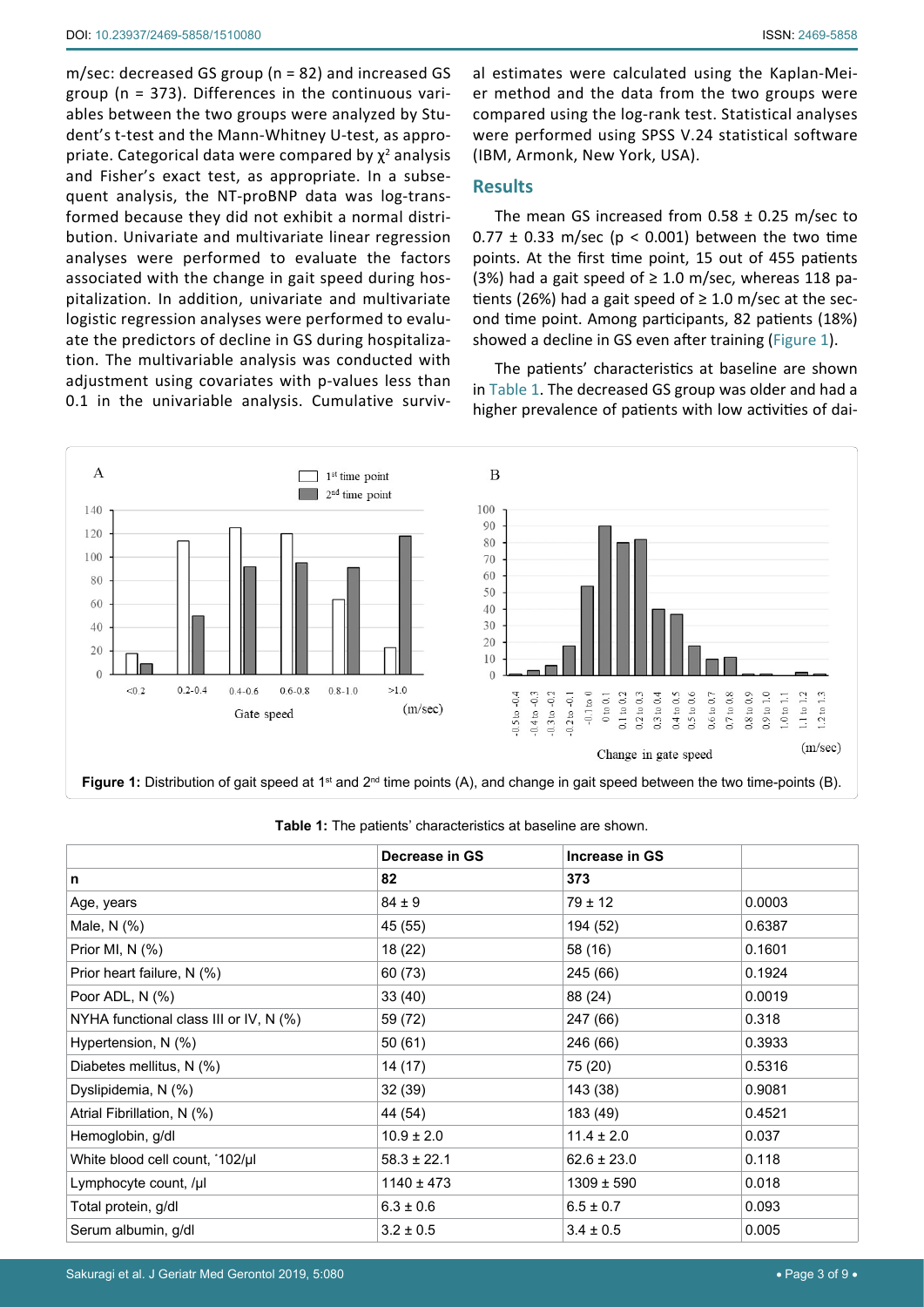| Creatinine, mg/dl                | $1.44 \pm 0.84$   | $1.41 \pm 1.09$  | 0.818  |
|----------------------------------|-------------------|------------------|--------|
| eGFR, ml/min/1.73 m <sup>2</sup> | $42.4 \pm 23.8$   | $45.4 \pm 21.9$  | 0.277  |
| Total cholesterol, mg/dl         | $146 \pm 34$      | $158 \pm 40$     | 0.009  |
| NT-proBNP, pg/ml                 | 3596 (2014, 9912) | 2566 (991, 5752) | 0.002  |
| CONUT score                      | $5.09 \pm 2.42$   | $4.18 \pm 2.45$  | 0.003  |
| Hand grip strength, kg           | $16.9 \pm 7.0$    | $18.9 \pm 8.4$   | 0.053  |
| Gait speed, m/sec                | $0.62 \pm 0.25$   | $0.57 \pm 0.24$  | 0.087  |
| Systolic BP, mmHg                | $127 \pm 25$      | $150 \pm 36$     | 0.032  |
| Diastolic BP, mmHg               | $75 \pm 23$       | $87 \pm 23$      | 0.104  |
| Pulse, bpm                       | $85 \pm 22$       | $94 \pm 26$      | 0.277  |
| Echocardiography                 |                   |                  |        |
| LVEF, %                          | $50.1 \pm 17.4$   | $52.9 \pm 17.2$  | 0.189  |
| E/A ratio                        | $1.22 \pm 0.88$   | $1.48 \pm 1.10$  | 0.138  |
| E/e'                             | $16.6 \pm 7.0$    | $15.5 \pm 7.0$   | 0.208  |
| e', cm/sec                       | $5.5 \pm 2.4$     | $6.1 \pm 2.1$    | 0.020  |
| TAPSE, mm                        | $15.5 \pm 4.4$    | $16.7 \pm 4.5$   | 0.0300 |

All data are presented as mean ± standard deviation (SD) or median with inter quartile range (IQR) or as number (percentage) for dichotomous variables.

ADL: Activity of daily living; BP: Blood pressure; NYHA: New York Heart Association; eGFR: estimated glomerular filtration rate; NT-proBNP: N-terminal pro-brain natriuretic peptide hormone; CONUT: controlling nutritional status; LVEF: left ventricular ejection fraction; LVMI: left ventricular mass index. e′: early diastolic velocity of the medial mitral annulus.

<span id="page-3-0"></span>

| Table 2: The changes in variables between the two time points are shown. |
|--------------------------------------------------------------------------|
|--------------------------------------------------------------------------|

|                          | Decrease in GS     |                              | Increase in GS    |                              |                    |
|--------------------------|--------------------|------------------------------|-------------------|------------------------------|--------------------|
|                          | $1st$ time point   | 2 <sup>nd</sup> time point   | $1st$ time point  | $2nd$ time point             |                    |
| Weight                   | $49.9 \pm 9.7$     | $47.7 \pm 9.2$ <sup>*</sup>  | $53.2 \pm 12.5$   | $51.0 \pm 11.7$              |                    |
| NT-proBNP                | 3596               | 2548                         | 2566              | 1441                         |                    |
|                          | (2014, 9912)       | $(1083, 6690)^{*}$           | (991, 5752)       | $(617, 3401)^{*}$            |                    |
| CONUT score              | $5.09 \pm 2.42$    | $4.25 \pm 2.58$ <sup>*</sup> | $4.18 \pm 2.45$   | $3.26 \pm 2.18$ <sup>*</sup> |                    |
| Hand grip strength       | $16.9 \pm 7.0$     | $17.1 \pm 6.9$               | $18.9 \pm 8.4$    | $19.5 \pm 8.3$               |                    |
| Gait speed               | $0.62 \pm 0.25$    | $0.53 \pm 0.24$              | $0.57 \pm 0.24$   | $0.83 \pm 0.33^{\circ}$      |                    |
|                          |                    |                              |                   |                              |                    |
| Change                   |                    |                              |                   |                              | p (between groups) |
| delta Weight             | $-2.8 \pm 4.7$     |                              | $-2.5 \pm 5.4$    |                              | 0.6421             |
| delta NT-proBNP          | -915 (-3901, 168)  |                              | -709 (-2185, -47) |                              | 0.631              |
| delta CONUT score        | $-0.79 \pm 2.20$   |                              | $-0.93 \pm 2.16$  |                              | 0.6033             |
| delta Hand grip strength | $-0.003 \pm 2.515$ |                              | $0.688 \pm 2.693$ |                              | 0.0369             |
| delta Gait speed         | $-0.09 \pm 0.09$   |                              | $0.26 \pm 0.21$   |                              | < 0.0001           |

 $\dot{\cdot}$ : p < 0.05 vs. 1 $^{\text{st}}$  time point.

ly living (ADL), defined as persons unable to go out by themselves. NYHA class was comparable between the two groups. In the blood test, hemoglobin was lower and NT-proBNP was higher in the decreased GS group. CONUT score was higher in the decreased GS group. In the physical assessment, hand grip strength and GS tended to be lower in the decreased GS group. In echocardiography, LVEF was comparable between the two groups, whereas TAPSE and e' was significantly lower in the decreased GS group. The changes in variables between the two time points are shown in [Table 2](#page-3-0). All these factors improved between the two time points in both groups, except for the hand grip strength in the decreased GS group. There was no difference in the use of medications for heart failure, such as angiotensin-converting enzyme (ACE) inhibitor, beta blockers and diuretics (data not shown).

In the linear regression analysis, age, low ADL before admission, hand grip strength, CONUT score, TAPSE, change in hand grip strength and change in CONUT score were associated with the change in GS ([Table 3](#page-4-0)). In multivariable logistic regression analysis, age, poor ADL before admission, e' and TAPSE were associated with decline in GS during hospitalization ([Table 4](#page-4-1)).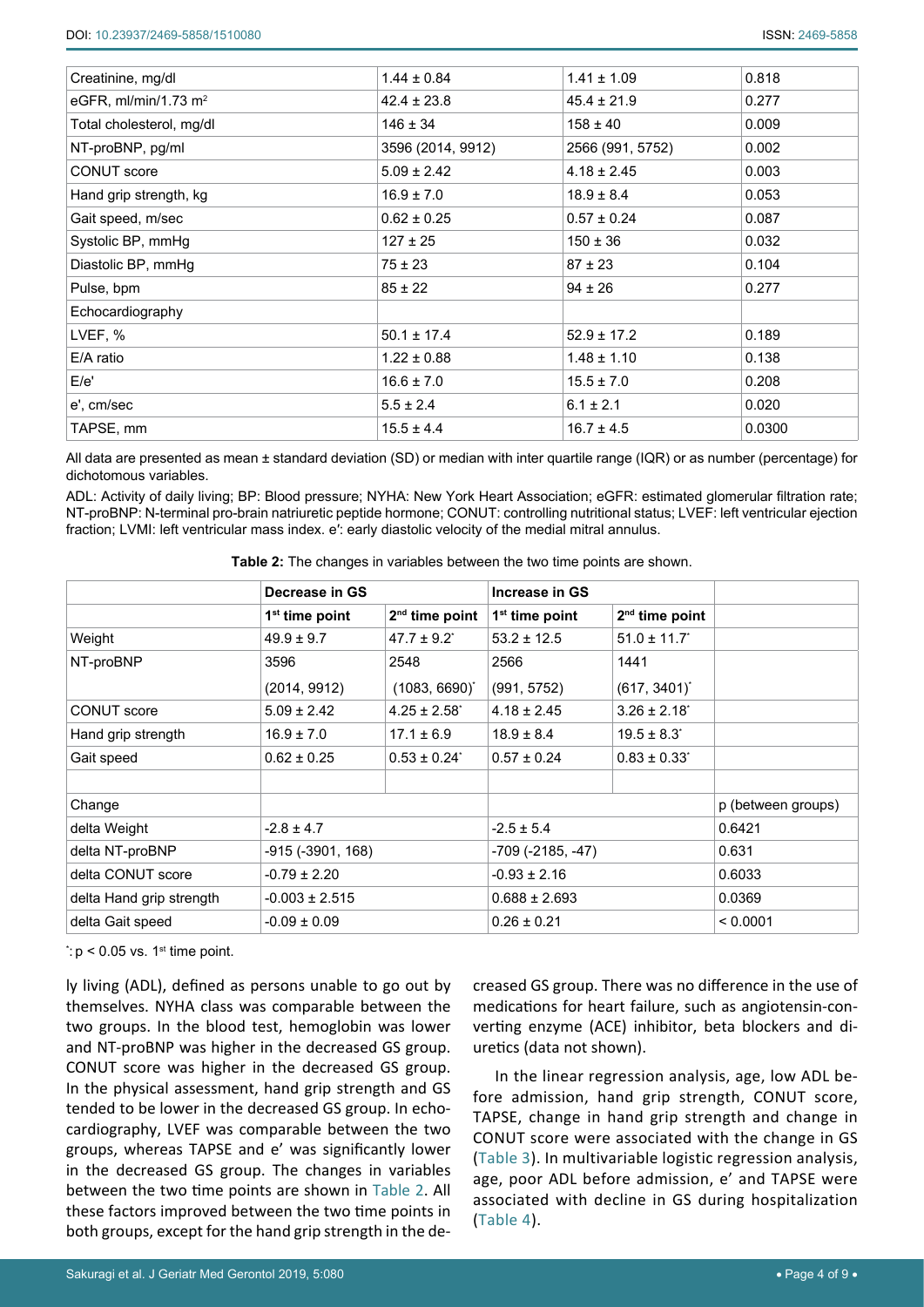<span id="page-4-0"></span>

| Table 3: Change in GS: linear regression analysis. |  |  |
|----------------------------------------------------|--|--|
|----------------------------------------------------|--|--|

|                      | <b>Univariable</b> |                  |          | <b>Multivariable</b> |                  |          |
|----------------------|--------------------|------------------|----------|----------------------|------------------|----------|
|                      | beta               | 95% CI           | p        | beta                 | 95% CI           | p        |
| Age                  | $-0.008$           | $-0.009, -0.006$ | < 0.0001 | $-0.005$             | $-0.008, -0.003$ | < 0.0001 |
| Male                 | 0.056              | 0.012, 0.099     | 0.0115   | $-0.006$             | $-0.064, 0.051$  | 0.8289   |
| Poor ADL             | $-0.121$           | $-0.169, -0.074$ | < 0.0001 | $-0.082$             | $-0.136, -0.028$ | 0.0029   |
| Weight               | 0.005              | 0.003, 0.006     | < 0.0001 | $-0.001$             | $-0.003, 0.001$  | 0.4383   |
| Systolic BP, mmHg    | 0.001              | $-0.0002, 0.003$ | 0.1037   |                      |                  |          |
| Hemoglobin           | 0.019              | 0.009, 0.030     | 0.0004   | 0.001                | $-0.012, 0.014$  | 0.8698   |
| eGFR                 | 0.001              | 0.0003, 0.002    | 0.0101   | 0.0002               | $-0.001, 0.001$  | 0.6837   |
| Gait speed           | $-0.041$           | $-0.129, 0.047$  | 0.3616   | $-0.354$             | $-0.452, -0.255$ | < 0.0001 |
| Hand grip strength   | 0.008              | 0.005, 0.010     | < 0.0001 | 0.016                | 0.008, 0.025     | < 0.0001 |
| <b>CONUT</b> score   | $-0.012$           | $-0.021, -0.003$ | 0.0086   | $-0.013$             | $-0.024, -0.001$ | 0.0309   |
| LN NT-proBNP         | $-0.018$           | $-0.035, -0.001$ | 0.0373   | 0.002                | $-0.017, 0.022$  | 0.8117   |
| LVMI                 | 0.0002             | $-0.0002, 0.001$ | 0.3830   |                      |                  |          |
| <b>LVEF</b>          | $-0.001$           | $-0.002, 0.001$  | 0.3852   |                      |                  |          |
| E/e                  | $-0.0002$          | $-0.003, 0.003$  | 0.8725   |                      |                  |          |
| e                    | 0.005              | $-0.005, 0.016$  | 0.3254   |                      |                  |          |
| <b>TAPSE</b>         | 0.008              | 0.003, 0.012     | 0.0024   | 0.006                | 0.002, 0.011     | 0.0086   |
| Change               |                    |                  |          |                      |                  |          |
| d Hand grip strength | 0.017              | 0.009, 0.025     | < 0.0001 | 0.016                | 0.008, 0.025     | < 0.0001 |
| d CONUT score        | $-0.013$           | $-0.024, -0.003$ | 0.0119   | $-0.018$             | $-0.030, -0.006$ | 0.0035   |
| d LN NT-proBNP       | 0.039              | $-0.067, -0.011$ | 0.0065   | $-0.012$             | $-0.042, 0.018$  | 0.4196   |
| d Weight             | 0.002              | $-0.002, 0.007$  | 0.2489   |                      |                  |          |

<span id="page-4-1"></span>**Table 4:** Decline in GS: logistic regression analysis.

|                    | <b>Univariable</b> |               |         | <b>Multivariable</b> |                |          |
|--------------------|--------------------|---------------|---------|----------------------|----------------|----------|
|                    | <b>Odd Ratio</b>   | 95% CI        | p value | <b>Odd Ratio</b>     | 95% CI         | p value  |
| Age                | 1.05               | 1.022, 1.079  | 0.0004  | 1.044                | 1.008, 1.081   | 0.0175   |
| Male               | 1.122              | 0.694, 1.814  | 0.6379  | 1.652                | 0.730, 3.737   | 0.2285   |
| Poor ADL           | 2.181              | 1.320, 3.603  | 0.0023  | 2.469                | 1.191, 5.121   | 0.0151   |
| Weight             | 0.975              | 0.954, 0.997  | 0.0267  | 0.999                | 0.964, 1.035   | 0.9401   |
| Systolic BP, mmHg  | 0.975              | 0.946, 1.006  | 0.1108  |                      |                |          |
| Hemoglobin         | 0.877              | 0.775, 0.993  | 0.0381  | 0.934                | 0.778, 1.123   | 0.4685   |
| eGFR               | 0.994              | 0.983, 1.005  | 0.2767  |                      |                |          |
| Gait speed         | 2.316              | 0.0884, 6.069 | 0.0876  | 24.550               | 5.593, 107.751 | < 0.0001 |
| Hand grip strength | 0.969              | 0.939, 1.001  | 0.0542  | 0.975                | 0.964, 1.035   | 0.9401   |
| CONUT score        | 1.16               | 1.049, 1.281  | 0.0036  | 1.111                | 0.969, 1.272   | 0.1303   |
| LN NT-proBNP       | 1.323              | 1.089, 1.608  | 0.0049  | 1.121                | 0.868, 1.448   | 0.3801   |
| <b>LVMI</b>        | 1.002              | 0.997, 1.007  | 0.3560  |                      |                |          |
| <b>LVEF</b>        | 0.991              | 0.977, 1.005  | 0.2071  |                      |                |          |
| E/e                | 1.021              | 0.988, 1.056  | 0.2091  |                      |                |          |
| e                  | 0.864              | 0.763, 0.978  | 0.0206  | 0.810                | 0.696, 0.943   | 0.0066   |
| <b>TAPSE</b>       | 0.938              | 0.885, 0.994  | 0.0318  | 0.922                | 0.860, 0.988   | 0.0220   |
| Change             |                    |               |         |                      |                |          |
| delta HGS          | 0.907              | 0.828, 0.995  | 0.0378  | 0.913                | 0.806, 1.035   | 0.1543   |
| delta CONUT score  | 1.031              | 0.919, 1.157  | 0.6024  |                      |                |          |
| delta LN NT-proBNP | 1.309              | 0.953, 1.800  | 0.0967  | 1.345                | 0.884, 2.047   | 0.1664   |
| delta Weight       | 0.990              | 0.948, 1.033  | 0.6418  |                      |                |          |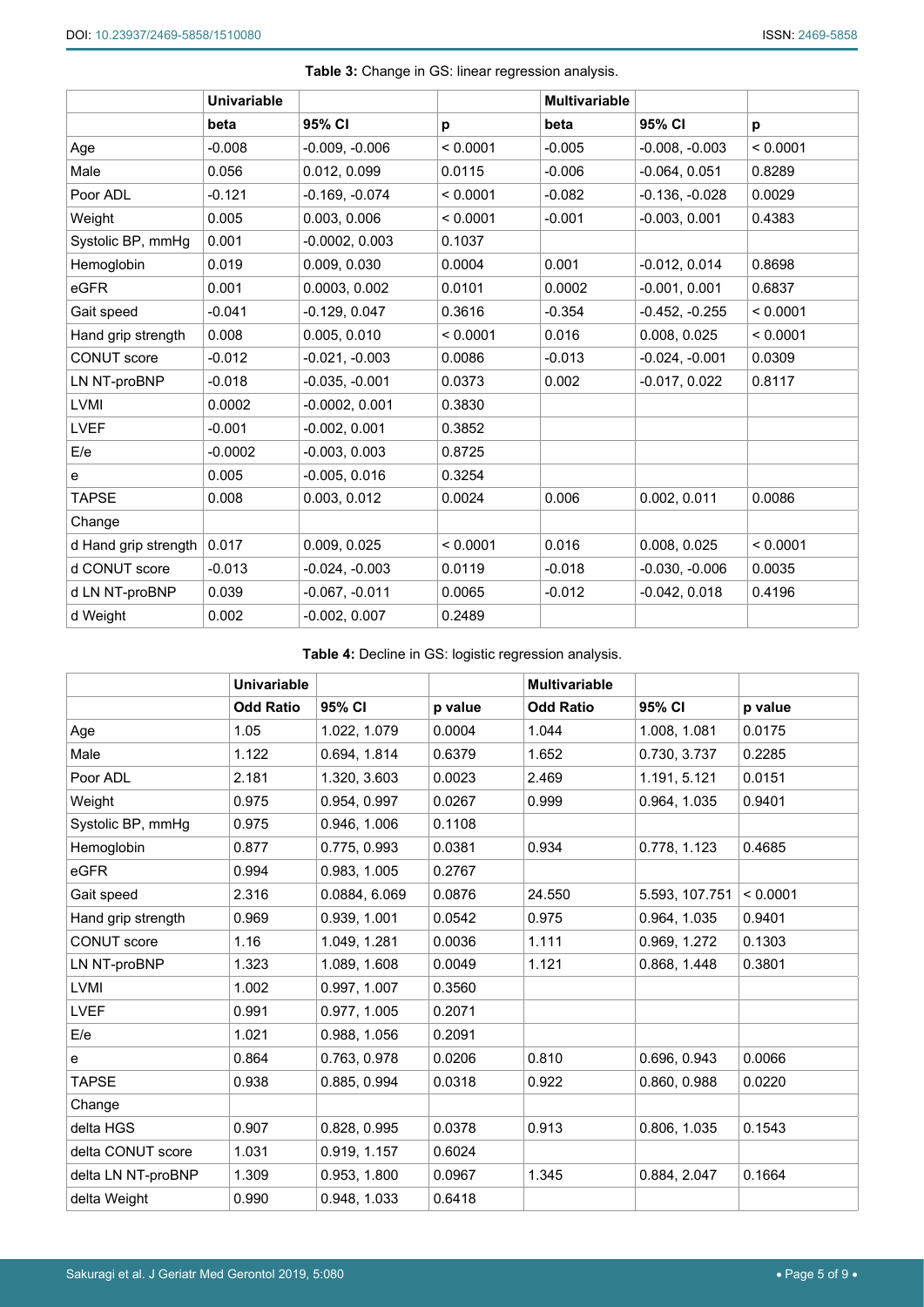<span id="page-5-0"></span>

During 3-year follow-up, 288 patients had at least one all-cause hospitalization. The all-cause readmission rate (76.1% vs. 61.1%,  $p = 0.0148$ ) as well as all-cause death rate (15.9% vs. 8.8%,  $p = 0.044$ ) was significantly higher in the decreased GS group than in the increased GS group. Kaplan-Meier analysis showed the cumulative risk between groups in all-cause admission (log-rank test,  $p = 0.015$ ) and all-cause death (log-rank test,  $p =$ 0.035) ([Figure 2\)](#page-5-0).

## **Discussion**

In this study, we repeatedly evaluated physical function using GS during hospitalization of elderly patients who were admitted with heart failure and underwent exercise training. Eighteen percent of patients showed a decline in GS, despite treatment for heart failure as well as exercise training. Nutritional status, hand grip strength and cardiac function were associated with the change in GS during hospitalization. Decline in GS was associated with higher incidence of clinical events, such as re-admission and death after discharge.

## **Mechanism for the decline in gait speed during hospitalization**

In our data, both muscle strength and nutritional status were related to the change in GS during hospitalization. In patients with heart failure, the prevalence of sarcopenia is higher than in patients without heart failure [[13](#page-7-16)], and the complications of sarcopenia are associated with poor prognosis [[14](#page-7-17)[,15](#page-7-18)]. Sarcopenia progresses during hospitalization with heart failure, and heart failure causes an imbalance between anabolic and catabolic processes, which leads to a loss of muscle mass and function [[16](#page-7-19)].

In our study, hand grip strength improved in pa-

tients with increases in GS, whereas there was no change in patients with decrease in GS despite the exercise training. In addition, change in hand grip strength was higher in patients with increase in GS. Although the precise evaluation of sarcopenia was difficult because we did not measure muscle mass, we thought that impaired muscle function may be involved in the decline in GS in these patients. Precise mechanism for the impairment of muscle function in patients with GS was not unclear; however, NT-proB-NP was higher in patients with decline in GS than that in patients with increase in GS, which may indicate that severity of heart failure may be related to impairment in muscle function.

Malnutrition is common and is associated with greater mortality in patients with heart failure [[6,](#page-7-8)[17](#page-7-11)]. Malnutrition and muscle strength are related to each other. Disease-related malnutrition caused by lower appetite and malabsorption causes a loss of skeletal muscle mass and strength [[18,](#page-7-12)[19](#page-7-13)], which becomes highly prevalent in old age, and contributes to a greater risk of physical disability [[20\]](#page-7-14).

There are few data on the association of frailty and cardiac function. Leibowitz, et al. evaluated the association between cardiac function and ADL in community-dwelling older participants and reported that individuals with limitations in ADL had lower LVEF and higher LVMI [[21](#page-7-15)]. In our data, LV diastolic function and RV function were associated with a decline in gait speed, whereas there was no association between LVEF, LVMI and change in GS, which was different from previous reports. The reason for the difference was not clear, however, we examined patients with acute heart failure and many patients had preserved LVEF, which may have been responsible for the difference. Previous reports demonstrat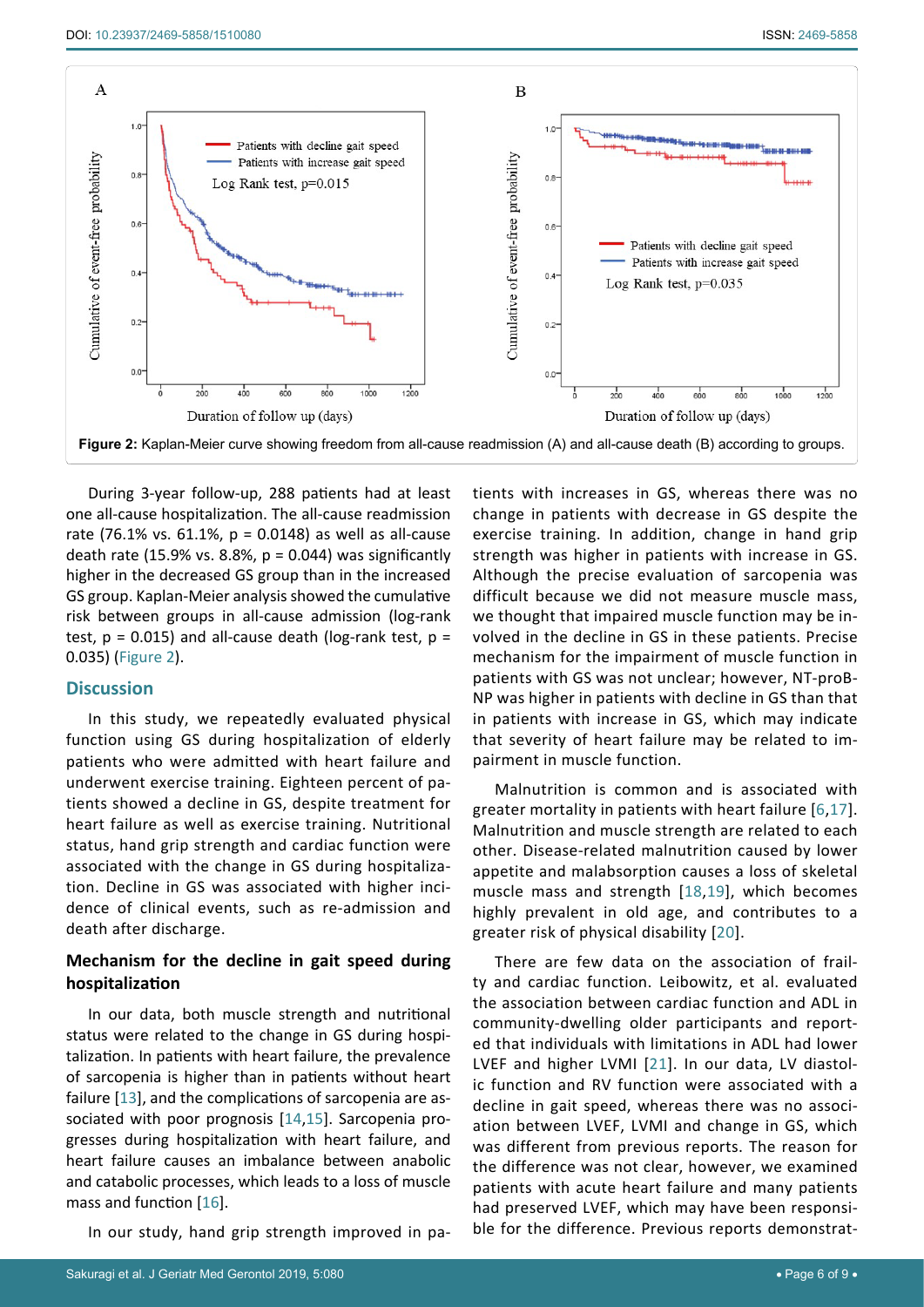ed an association between LV diastolic function and frailty [[22](#page-7-20)], however, there has been no data reporting an association between physical function and RV function. The specific mechanism for the relationship between these cardiac functions and decline in the physical function, both LV diastolic function [[23\]](#page-7-21) and RV systolic function, is related to exercise capacity [[24,](#page-7-22)[25](#page-7-23)], which may be involved in the association.

Poor ADL before admission was also associated with decline in GS in our patients. Low physical activity and leg strength were determinants of decline in mobility [[26](#page-7-24)], Low mobility compounds muscle loss and physical deconditioning, and impairment in physical function due to low mobility is associated with adverse outcomes, even after controlling for illness severity [[27](#page-7-25)].

## **Decline in gait speed and prognosis**

In the present study, decline in GS during hospitalization was associated with future prognosis. Previous studies have demonstrated that GS was associated with mortality [[6](#page-7-8)[,7](#page-7-9),[28](#page-7-26)], however, the influence of the change in GS on future outcome has not been fully elucidated. Hardy, et al. reported that change in GS over one year was associated with future mortality in older subjects [[29](#page-8-9)].

There are some possible mechanisms for the poor prognosis of patients with low physical function. Deterioration in physical function is associated with low skeletal muscle mass and function, and low nutrition, which may all contribute to poor prognosis in patients with low GS. Decreasing mobility may induce a vicious cycle of reduced physical activity and deconditioning that has a direct effect on health and survival [[6](#page-7-8)]. Frailty is a risk for heart failure in the general older population [[30](#page-8-10)] and in patients with stable heart failure [[31](#page-8-11)]. Although the precise mechanism for the association between frailty and incidence of heart failure is still unclear, a previous study indicated that HF and frailty share a common pathophysiology that involves an inflammatory process [[32\]](#page-8-12). In addition, patients with frailty have more cardiovascular risk factors [[33](#page-8-13)] and, in fact, patients with slow gait speed have been found to have subclinical cardiovascular disease, such as increase in thickness of carotid intima-media and BNP [[34](#page-8-14),[35\]](#page-8-15).

## **Clinical implications**

Despite the development of treatments for heart failure, the outcome of heart failure is still poor due to a high re-admission rate [[36](#page-8-16)]. Decline in physical function may be involved in the poor outcome in patients with heart failure. Preventing decline in physical function is a possible target for improvement in outcome after discharge in patients with heart failure.

It is inexpensive and simple to measure GS compared with other assessments. Repeated measurement of GS during hospitalization may be informative in identifying patients at high risk. Decline in GS may indicate a new health problem that requires further evaluation. In contrast, increasing gait speed predicts subsequent mobility, and physical function [[37](#page-8-0),[38\]](#page-8-1).

To prevent decline in GS during hospitalization, comprehensive interventions are needed, especially in patients with reduced cardiac function as well as poor ADL before admission. First, appropriate treatment for heart failure is important. Better implementation of pharmacotherapy is associated with better prognosis [[39](#page-8-2)], and evidence-based medical therapies for heart failure are under used, especially in elderly persons [[40](#page-8-3)]. ACE inhibitors prevent physical decline including muscle strength and walking speed in elderly persons [[41\]](#page-8-4).

Exercise training, including resistance training, is effective for improvement in muscle strength, which may contribute to preventing the decline in physical function [[42](#page-8-5)]. Physical training is effective for improvement in muscle strength and function even in patients with frailty and dementia [[43](#page-8-6)]. Maruya, et al. reported the natural decrease in physical function over a 6-month period in elderly patients with pre-sarcopenia or sarcopenia. This natural decline in muscle mass was associated with a decrease in maximum walking speed and muscle strength over the same 6-month period. In addition, a regular home exercise program (combination of walking and resistance lower limb exercise) is effective in preventing this decline in physical function [[44](#page-8-7)].

In addition, we need to focus more attention on nutritional status to improve physical function in elderly patients. Nutritional interventions, such as the provision of high-protein oral nutritional supplements [[45\]](#page-8-8), might have a beneficial effect on the physical activity of elderly patients admitted with acute heart failure.

#### **Limitations**

Several limitations should be considered when interpreting our results. We acknowledge that this was a single-center study. Thus, it is unclear if the findings can be extrapolated to other populations. There was a difference in patient characteristics, such as age, sex, level of ADL before admission, hand grip strength, and GS at baseline between the two groups. There is a possibility that these factors contributed to the association between the change in GS during hospitalization and the incidence of clinical events after discharge. In addition, the data on exercise-training progress were not available; thus, the effect of exercise training on the change in GS and mortality was unclear.

## **Conclusion**

Worsening physical function during hospitalization is associated with poor outcome in patients with acute decompensated heart failure.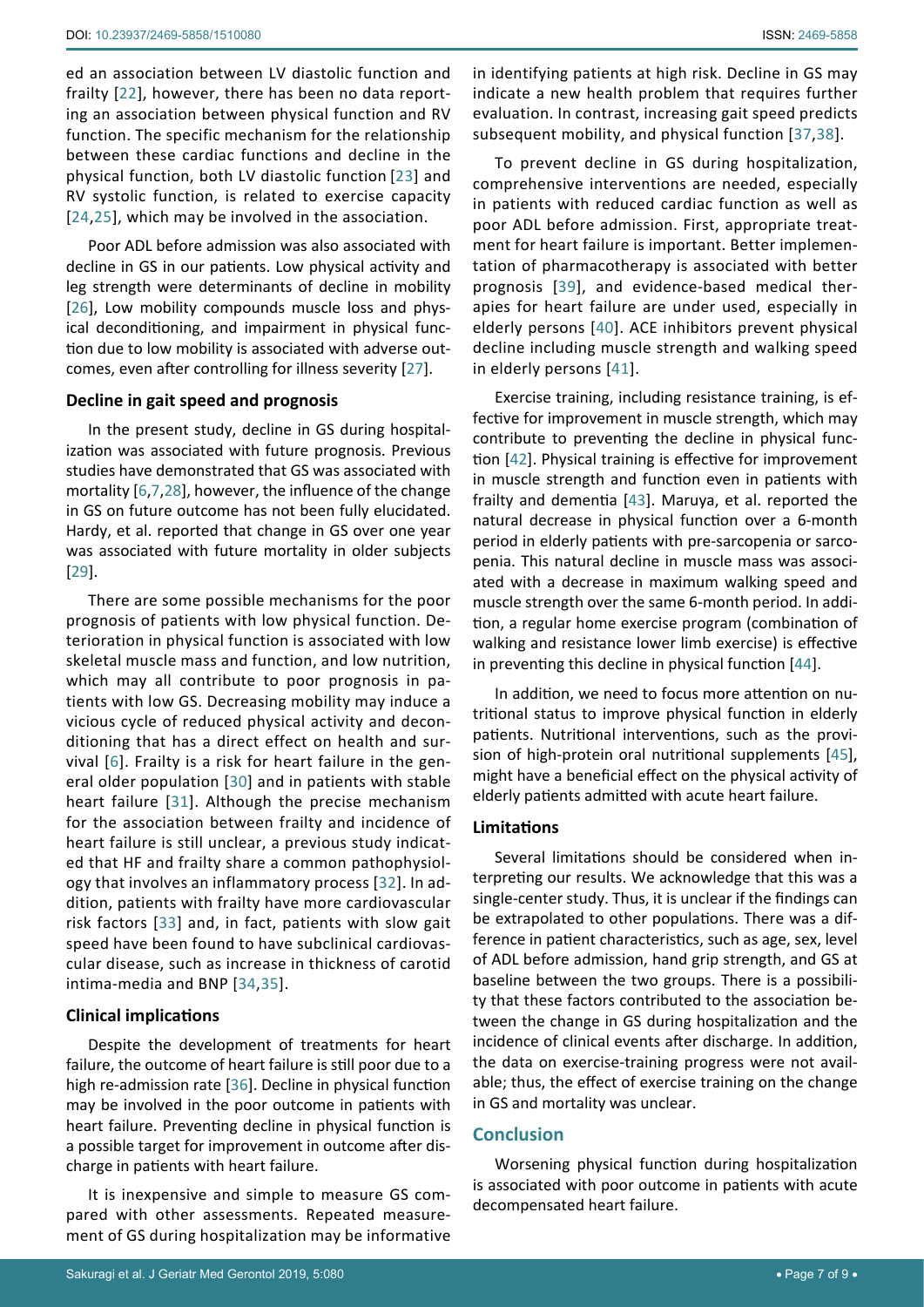## **Acknowledgement of Grant Support**

None.

#### **Conflict of Interest**

The authors have no conflict of interest directly relevant to the content of this article.

#### **References**

- <span id="page-7-0"></span>1. [Shimokawa H, Miura M, Nochioka K, Sakata Y \(2015\) Heart](https://www.ncbi.nlm.nih.gov/pubmed/26222508)  [failure as a general pandemic in Asia. European journal of](https://www.ncbi.nlm.nih.gov/pubmed/26222508)  [heart failure 17: 884-892.](https://www.ncbi.nlm.nih.gov/pubmed/26222508)
- <span id="page-7-1"></span>2. [Yamamoto K, Sakata Y, Ohtani T, Takeda Y, Mano T](https://www.jstage.jst.go.jp/article/circj/73/3/73_CJ-08-1073/_article)  [\(2009\) Heart failure with preserved ejection fraction. Cir](https://www.jstage.jst.go.jp/article/circj/73/3/73_CJ-08-1073/_article)[culation journal: Official journal of the Japanese Circulation](https://www.jstage.jst.go.jp/article/circj/73/3/73_CJ-08-1073/_article)  [Society 73: 404-410.](https://www.jstage.jst.go.jp/article/circj/73/3/73_CJ-08-1073/_article)
- 3. [Levy D, Kenchaiah S, Larson MG, Benjamin EJ, Kupka MJ,](https://www.ncbi.nlm.nih.gov/pubmed/12409541)  [et al. \(2002\) Long-term trends in the incidence of and sur](https://www.ncbi.nlm.nih.gov/pubmed/12409541)[vival with heart failure. N Engl J Med 347: 1397-1402.](https://www.ncbi.nlm.nih.gov/pubmed/12409541)
- <span id="page-7-2"></span>4. [Pulignano G, Del Sindaco D, Tavazzi L, Lucci D, Gorini M,](https://www.ncbi.nlm.nih.gov/pubmed/11773911)  [et al. \(2002\) Clinical features and outcomes of elderly out](https://www.ncbi.nlm.nih.gov/pubmed/11773911)[patients with heart failure followed up in hospital cardiolo](https://www.ncbi.nlm.nih.gov/pubmed/11773911)[gy units: data from a large nationwide cardiology database](https://www.ncbi.nlm.nih.gov/pubmed/11773911)  [\(IN-CHF Registry\). Am Heart J 143: 45-55.](https://www.ncbi.nlm.nih.gov/pubmed/11773911)
- <span id="page-7-3"></span>5. [Reeves GR, Whellan DJ, Patel MJ, O'Connor CM, Dun](https://www.ncbi.nlm.nih.gov/pubmed/27156830)[can P, et al. \(2016\) Comparison of Frequency of Frailty](https://www.ncbi.nlm.nih.gov/pubmed/27156830)  [and Severely Impaired Physical Function in Patients >/=60](https://www.ncbi.nlm.nih.gov/pubmed/27156830)  [Years Hospitalized With Acute Decompensated Heart Fail](https://www.ncbi.nlm.nih.gov/pubmed/27156830)[ure Versus Chronic Stable Heart Failure With Reduced and](https://www.ncbi.nlm.nih.gov/pubmed/27156830)  [Preserved Left Ventricular Ejection Fraction. Am J Cardiol](https://www.ncbi.nlm.nih.gov/pubmed/27156830)  [117: 1953-1958.](https://www.ncbi.nlm.nih.gov/pubmed/27156830)
- <span id="page-7-8"></span>6. [Studenski S, Perera S, Patel K, Rosano C, Faulkner K, et](https://www.ncbi.nlm.nih.gov/pubmed/21205966)  [al. \(2011\) Gait speed and survival in older adults. Jama](https://www.ncbi.nlm.nih.gov/pubmed/21205966)  [305: 50-58.](https://www.ncbi.nlm.nih.gov/pubmed/21205966)
- <span id="page-7-9"></span>7. [Lo AX, Donnelly JP, McGwin G Jr, Bittner V, Ahmed A, et](https://www.ncbi.nlm.nih.gov/pubmed/25655868)  [al. \(2015\) Impact of gait speed and instrumental activities of](https://www.ncbi.nlm.nih.gov/pubmed/25655868)  [daily living on all-cause mortality in adults >/=65 years with](https://www.ncbi.nlm.nih.gov/pubmed/25655868)  [heart failure. Am J Cardiol 115: 797-801.](https://www.ncbi.nlm.nih.gov/pubmed/25655868)
- <span id="page-7-10"></span>8. [JCS Joint Working Group \(2014\) Guidelines for cardiac re](https://www.ncbi.nlm.nih.gov/pubmed/25047729)[habilitation in patients with cardiovascular disease. Circ J](https://www.ncbi.nlm.nih.gov/pubmed/25047729)  [78: 2022-2093.](https://www.ncbi.nlm.nih.gov/pubmed/25047729)
- <span id="page-7-4"></span>9. [Ignacio de Ulibarri J, Gonzalez-Madrono A, de Villar NG,](https://www.ncbi.nlm.nih.gov/pubmed/15762418)  [Gonzalez P, Gonzalez B, et al. \(2005\) CONUT: a tool for](https://www.ncbi.nlm.nih.gov/pubmed/15762418)  [controlling nutritional status. First validation in a hospital](https://www.ncbi.nlm.nih.gov/pubmed/15762418)  [population. Nutr Hosp 20: 38-45.](https://www.ncbi.nlm.nih.gov/pubmed/15762418)
- <span id="page-7-5"></span>10. [Lang RM, Bierig M, Devereux RB, Flachskampf FA, Foster](https://www.ncbi.nlm.nih.gov/pubmed/16376782)  [E, et al. \(2005\) Recommendations for chamber quantifica](https://www.ncbi.nlm.nih.gov/pubmed/16376782)[tion: A report from the American Society of Echocardiogra](https://www.ncbi.nlm.nih.gov/pubmed/16376782)[phy's Guidelines and Standards Committee and the Cham](https://www.ncbi.nlm.nih.gov/pubmed/16376782)[ber Quantification Writing Group, developed in conjunction](https://www.ncbi.nlm.nih.gov/pubmed/16376782)  [with the European Association of Echocardiography, a](https://www.ncbi.nlm.nih.gov/pubmed/16376782)  [branch of the European Society of Cardiology. J Am Soc](https://www.ncbi.nlm.nih.gov/pubmed/16376782)  [Echocardiogr 18: 1440-1463.](https://www.ncbi.nlm.nih.gov/pubmed/16376782)
- <span id="page-7-6"></span>11. [Nagueh SF, Middleton KJ, Kopelen HA, Zoghbi WA, Qui](https://www.ncbi.nlm.nih.gov/pubmed/9362412)[nones MA \(1997\) Doppler tissue imaging: a noninvasive](https://www.ncbi.nlm.nih.gov/pubmed/9362412)  [technique for evaluation of left ventricular relaxation and](https://www.ncbi.nlm.nih.gov/pubmed/9362412)  [estimation of filling pressures. Journal of the American Col](https://www.ncbi.nlm.nih.gov/pubmed/9362412)[lege of Cardiology 30: 1527-1533.](https://www.ncbi.nlm.nih.gov/pubmed/9362412)
- <span id="page-7-7"></span>12. [Rudski LG, Lai WW, Afilalo J, Hua L, Handschumach](https://www.ncbi.nlm.nih.gov/pubmed/20620859)[er MD, et al. \(2010\) Guidelines for the echocardiographic](https://www.ncbi.nlm.nih.gov/pubmed/20620859)  [assessment of the right heart in adults: a report from the](https://www.ncbi.nlm.nih.gov/pubmed/20620859)  [American Society of Echocardiography endorsed by the](https://www.ncbi.nlm.nih.gov/pubmed/20620859)  [European Association of Echocardiography, a registered](https://www.ncbi.nlm.nih.gov/pubmed/20620859)
- <span id="page-7-16"></span>13. [Fulster S, Tacke M, Sandek A, Ebner N, Tschope C, et al.](https://www.ncbi.nlm.nih.gov/pubmed/23178647)  [\(2013\) Muscle wasting in patients with chronic heart failure:](https://www.ncbi.nlm.nih.gov/pubmed/23178647)  [results from the studies investigating co-morbidities aggra](https://www.ncbi.nlm.nih.gov/pubmed/23178647)[vating heart failure \(SICA-HF\). Eur Heart J 34: 512-519.](https://www.ncbi.nlm.nih.gov/pubmed/23178647)
- <span id="page-7-17"></span>14. [Narumi T, Watanabe T, Kadowaki S, Takahashi T, Yo](https://www.ncbi.nlm.nih.gov/pubmed/25657117)[koyama M, et al. \(2015\) Sarcopenia evaluated by fat-free](https://www.ncbi.nlm.nih.gov/pubmed/25657117)  [mass index is an important prognostic factor in patients with](https://www.ncbi.nlm.nih.gov/pubmed/25657117)  [chronic heart failure. Eur J Intern Med 26: 118-122.](https://www.ncbi.nlm.nih.gov/pubmed/25657117)
- <span id="page-7-18"></span>15. [Bekfani T, Pellicori P, Morris DA, Ebner N, Valentova M,](https://www.ncbi.nlm.nih.gov/pubmed/27454614)  [et al. \(2016\) Sarcopenia in patients with heart failure with](https://www.ncbi.nlm.nih.gov/pubmed/27454614)  [preserved ejection fraction: Impact on muscle strength, ex](https://www.ncbi.nlm.nih.gov/pubmed/27454614)[ercise capacity and quality of life. Int J Cardiol 222: 41-46.](https://www.ncbi.nlm.nih.gov/pubmed/27454614)
- <span id="page-7-19"></span>16. [Kortebein P \(2009\) Rehabilitation for hospital-associated](https://www.ncbi.nlm.nih.gov/pubmed/18688198)  [deconditioning. Am J Phys Med Rehabil 88: 66-77.](https://www.ncbi.nlm.nih.gov/pubmed/18688198)
- <span id="page-7-11"></span>17. [Anker SD, Ponikowski P, Varney S, Chua TP, Clark AL, et](https://www.ncbi.nlm.nih.gov/pubmed/9107242)  [al. \(1997\) Wasting as independent risk factor for mortality in](https://www.ncbi.nlm.nih.gov/pubmed/9107242)  [chronic heart failure. Lancet 349: 1050-1053.](https://www.ncbi.nlm.nih.gov/pubmed/9107242)
- <span id="page-7-12"></span>18. [Kinugasa Y, Kato M, Sugihara S, Hirai M, Yamada K, et](https://www.ncbi.nlm.nih.gov/pubmed/23182759)  [al. \(2013\) Geriatric nutritional risk index predicts functional](https://www.ncbi.nlm.nih.gov/pubmed/23182759)  [dependency and mortality in patients with heart failure with](https://www.ncbi.nlm.nih.gov/pubmed/23182759)  [preserved ejection fraction. Circ J 77: 705-711.](https://www.ncbi.nlm.nih.gov/pubmed/23182759)
- <span id="page-7-13"></span>19. [Nochioka K, Sakata Y, Takahashi J, Miyata S, Miura M, et](https://www.ncbi.nlm.nih.gov/pubmed/23811683)  [al. \(2013\) Prognostic impact of nutritional status in asymp](https://www.ncbi.nlm.nih.gov/pubmed/23811683)[tomatic patients with cardiac diseases: A report from the](https://www.ncbi.nlm.nih.gov/pubmed/23811683)  [CHART-2 Study. Circ J 77: 2318-2326.](https://www.ncbi.nlm.nih.gov/pubmed/23811683)
- <span id="page-7-14"></span>20. [Josiak K, Jankowska EA, Piepoli MF, Banasiak W, Poni](https://www.ncbi.nlm.nih.gov/pubmed/25081949)[kowski P \(2014\) Skeletal myopathy in patients with chron](https://www.ncbi.nlm.nih.gov/pubmed/25081949)[ic heart failure: Significance of anabolic-androgenic hor](https://www.ncbi.nlm.nih.gov/pubmed/25081949)[mones. J Cachexia Sarcopenia Muscle 5: 287-296.](https://www.ncbi.nlm.nih.gov/pubmed/25081949)
- <span id="page-7-15"></span>21. [Leibowitz D, Jacobs JM, Stessman-Lande I, Cohen A, Gilon](https://www.ncbi.nlm.nih.gov/pubmed/21824119)  [D, et al. \(2011\) Cardiac structure and function and depen](https://www.ncbi.nlm.nih.gov/pubmed/21824119)[dency in the oldest old. J Am Geriatr Soc 59: 1429-1434.](https://www.ncbi.nlm.nih.gov/pubmed/21824119)
- <span id="page-7-20"></span>22. [Kusunose K, Okushi Y, Yamada H, Nishio S, Torii Y, et al.](https://www.ncbi.nlm.nih.gov/pubmed/29709994)  [\(2018\) Prognostic value of frailty and diastolic dysfunction](https://www.ncbi.nlm.nih.gov/pubmed/29709994)  [in elderly patients. Circ J 82: 2103-2110.](https://www.ncbi.nlm.nih.gov/pubmed/29709994)
- <span id="page-7-21"></span>23. [Grewal J, McCully RB, Kane GC, Lam C, Pellikka PA \(2009\)](https://www.ncbi.nlm.nih.gov/pubmed/19155455)  [Left ventricular function and exercise capacity. JAMA 301:](https://www.ncbi.nlm.nih.gov/pubmed/19155455)  [286-294.](https://www.ncbi.nlm.nih.gov/pubmed/19155455)
- <span id="page-7-22"></span>24. [Sljivic A, Pavlovic Kleut M, Bukumiric Z, Celic V \(2018\)](https://www.ncbi.nlm.nih.gov/pubmed/29928010)  [Association between right ventricle two- and three-dimen](https://www.ncbi.nlm.nih.gov/pubmed/29928010)[sional echocardiography and exercise capacity in patients](https://www.ncbi.nlm.nih.gov/pubmed/29928010)  [with reduced left ventricular ejection fraction. PloS One 13:](https://www.ncbi.nlm.nih.gov/pubmed/29928010)  [e0199439.](https://www.ncbi.nlm.nih.gov/pubmed/29928010)
- <span id="page-7-23"></span>25. [Tajima M, Nakayama A, Uewaki R, Mahara K, Isobe M, et](https://www.ncbi.nlm.nih.gov/pubmed/30187119)  [al. \(2019\) Right ventricular dysfunction is associated with](https://www.ncbi.nlm.nih.gov/pubmed/30187119)  [exercise intolerance and poor prognosis in ischemic heart](https://www.ncbi.nlm.nih.gov/pubmed/30187119)  [disease. Heart Vessels 34: 385-392.](https://www.ncbi.nlm.nih.gov/pubmed/30187119)
- <span id="page-7-24"></span>26. [Buchman AS, Wilson RS, Boyle PA, Tang Y, Fleischman](https://www.ncbi.nlm.nih.gov/pubmed/17697103)  [DA, et al. \(2007\) Physical activity and leg strength predict](https://www.ncbi.nlm.nih.gov/pubmed/17697103)  [decline in mobility performance in older persons. J Am](https://www.ncbi.nlm.nih.gov/pubmed/17697103)  [Geriatr Soc 55: 1618-1623.](https://www.ncbi.nlm.nih.gov/pubmed/17697103)
- <span id="page-7-25"></span>27. [Brown CJ, Friedkin RJ, Inouye SK \(2004\) Prevalence and](https://www.ncbi.nlm.nih.gov/pubmed/15271112)  [outcomes of low mobility in hospitalized older patients. J](https://www.ncbi.nlm.nih.gov/pubmed/15271112)  [Am Geriatr Soc 52: 1263-1270.](https://www.ncbi.nlm.nih.gov/pubmed/15271112)
- <span id="page-7-26"></span>28. [Pulignano G, Del Sindaco D, Di Lenarda A, Alunni G, Senni](https://www.ncbi.nlm.nih.gov/pubmed/26970831)  [M, et al. \(2016\) Incremental value of gait speed in predict](https://www.ncbi.nlm.nih.gov/pubmed/26970831)[ing prognosis of older adults with heart failure: Insights from](https://www.ncbi.nlm.nih.gov/pubmed/26970831)  [the image-hf study. JACC Heart Fail 4: 289-298.](https://www.ncbi.nlm.nih.gov/pubmed/26970831)